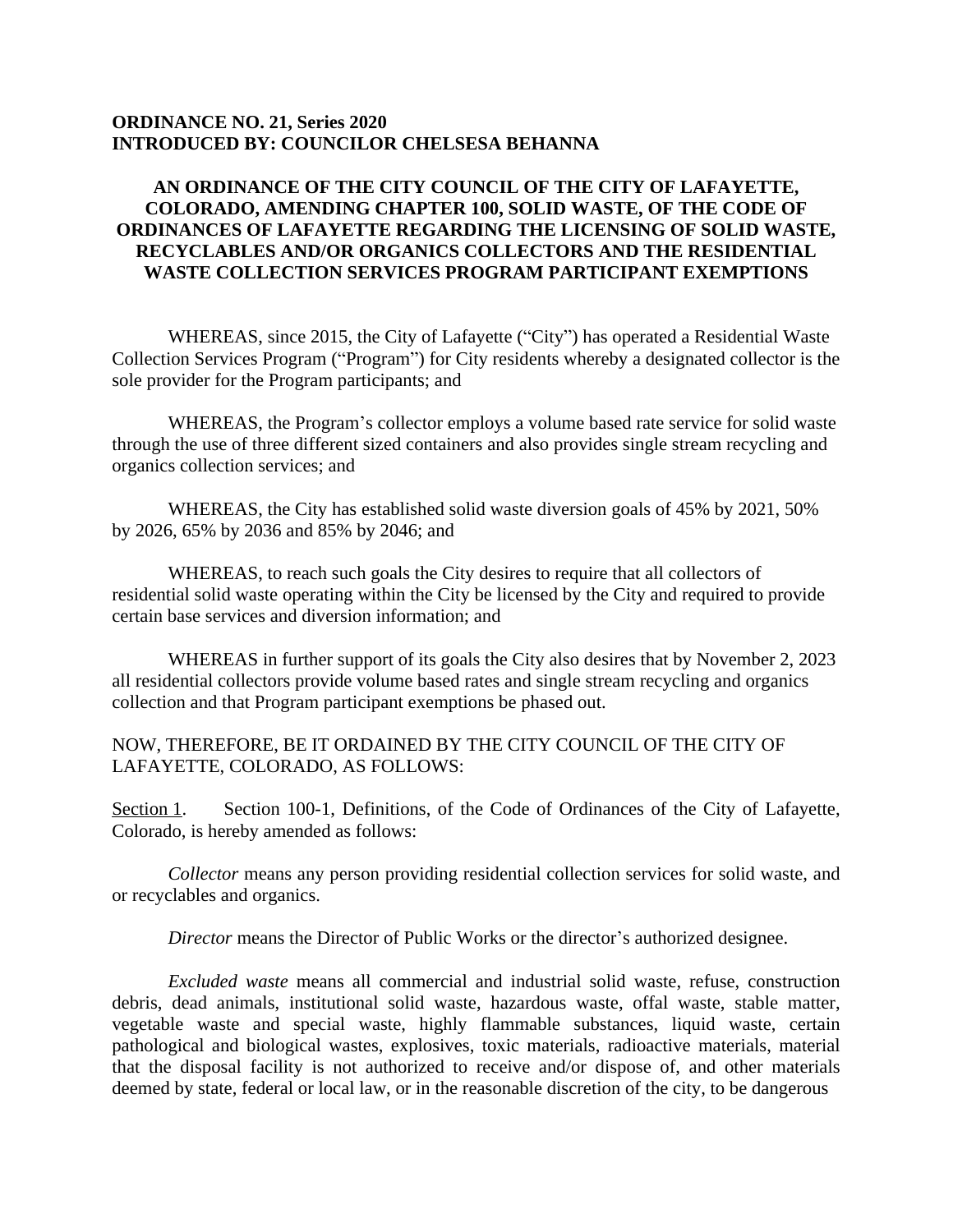*Group account* means a residential customer account for solid waste collection services that provides for collection of solid waste from multiple residential customers, regardless of the method by which such services are contracted or arranged. An account for service arranged by a single property owner for collection of solid waste from multiple locations owned by the property owner shall not constitute a group account for the purposes of this chapter.

Residential customer means a person receiving solid waste collection services for a residential property including those receiving service through a group account, but excludes multi-family residences of eight or more units.

*Single-stream recycling container* means, for those persons subject to the city's residential waste collection services program, a ninety-six gallon solid waste container designated for collection of recyclables. For all other persons "single stream recycling container" means a metal or other non-absorbent container equipped with a tightly fitting metal or nonabsorbent lid.

Section 2. Section 100-1.5, License required, of the Code of Ordinances of the City of Lafayette, Colorado, is hereby enacted to read as follows:

100-1.5 License required.

(a) License required. Effective November 2, 2021, no person shall operate as a collector within the city without first obtaining a collection license as set forth in this chapter.

(b) Exemptions. The following persons are not required to obtain a collector license:

(1) A civic, community, benevolent or charitable nonprofit organization that collects, transports and markets materials for resource recovery solely for the purpose of raising funds for a charitable, civic or benevolent activity;

(2) A person who transports solid waste or recyclable materials produced by such person;

(3) A property owner or agent thereof who transports solid waste, recyclable materials, yard trimmings or food scraps left by a tenant upon such owner's property, so long as such property owner does not provide collection service for compensation for tenants on a regular or continuing basis;

(4) A demolition or construction contractor or landscaper who produces and transports solid waste in the course of such occupation, where the solid waste produced is merely incidental to the particular demolition, construction or landscape work being performed by such person; and

(5) Any person who transports only liquid wastes (including, without limitation, sewage, sewage sludge, septic tank or cesspool pumpings), discarded or abandoned vehicles, or parts thereof, discharged home or industrial appliances, materials used as fertilizers or for other productive purposes, household hazardous wastes, and hazardous materials as defined in the rules and regulations adopted pursuant to the United States Hazardous Materials Transportation Act, 49 USC § 5101, et seq.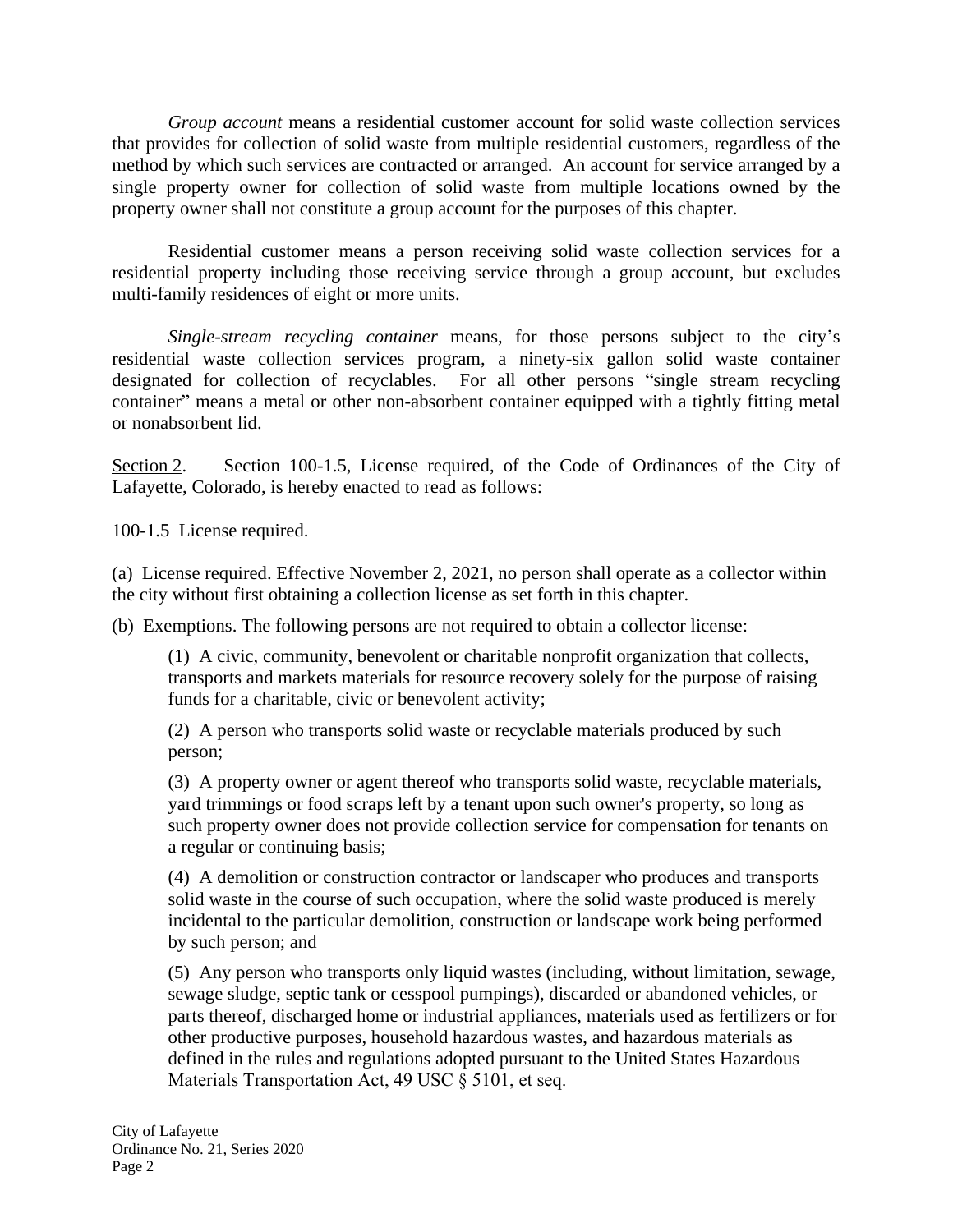Section 3. Section 100-2, Burial of solid waste, recyclables or organics prohibited, of the Code of Ordinances of the City of Lafayette, Colorado, is retitled and amended to provide as follows:

100-2. Burial of solid waste, recyclables or organics prohibited.

It shall be unlawful for any person to bury solid waste, recyclables or organic materials anywhere within the city.

Section 4. Section 100-3, Deposit of refuse, recyclables in water reclamation/stormwater systems prohibited, of the Code of Ordinances of the City of Lafayette, Colorado, is repealed in its entirety.

Section 5. Section 100-8 (b), Premises excluded from services, of the Code of Ordinances of the City of Lafayette, Colorado, is hereby amended to read as follows:

(b) All homeowner associations in existence upon the effective date of this ordinance, which provide their residents solid waste and recycling collection services, are excluded from the city's residential solid waste, recyclable and organics collection services. Homeowner associations may, however, subject to the requirements set forth in this chapter, participate in the city's residential waste collection service program, and all homeowner associations formed after the effective date of this ordinance shall be subject to the city's residential waste collection program. All homeowner association residents originally excluded from participation in the city's residential waste services program, who have not yet chosen to participate in the city's residential waste services program will as of November 2, 2023 be assessed the current residential waste service fees issued in conjunction with the resident's city water service bill.

Section 6. Section 100-13, License requirements, of the Code of Ordinances of the City of Lafayette, Colorado, is hereby enacted to read as follows:

100-13. License requirements.

(a) Any person desiring to obtain a license to engage in the business of being a collector within the city shall make written application to the director on forms provided by the city. All applications for renewal of a license by a licensed collector must be submitted no later than November 30 in advance of the upcoming license year. The application shall include, without limitation, the following information:

- (1) The name and address of the applicant;
- (2) The principal location of the business;

(3) A list of motor vehicles or fleets of vehicles owned and/or operated by the applicant for the collection of solid waste, recyclables and/or organics, or operated or located at any time in the city during the current or pending license year, including vehicle make, color, year, U.S. Department of Transportation safety inspection identification number, cubic yard capacity, Colorado license plate number and empty tariff weight where applicable.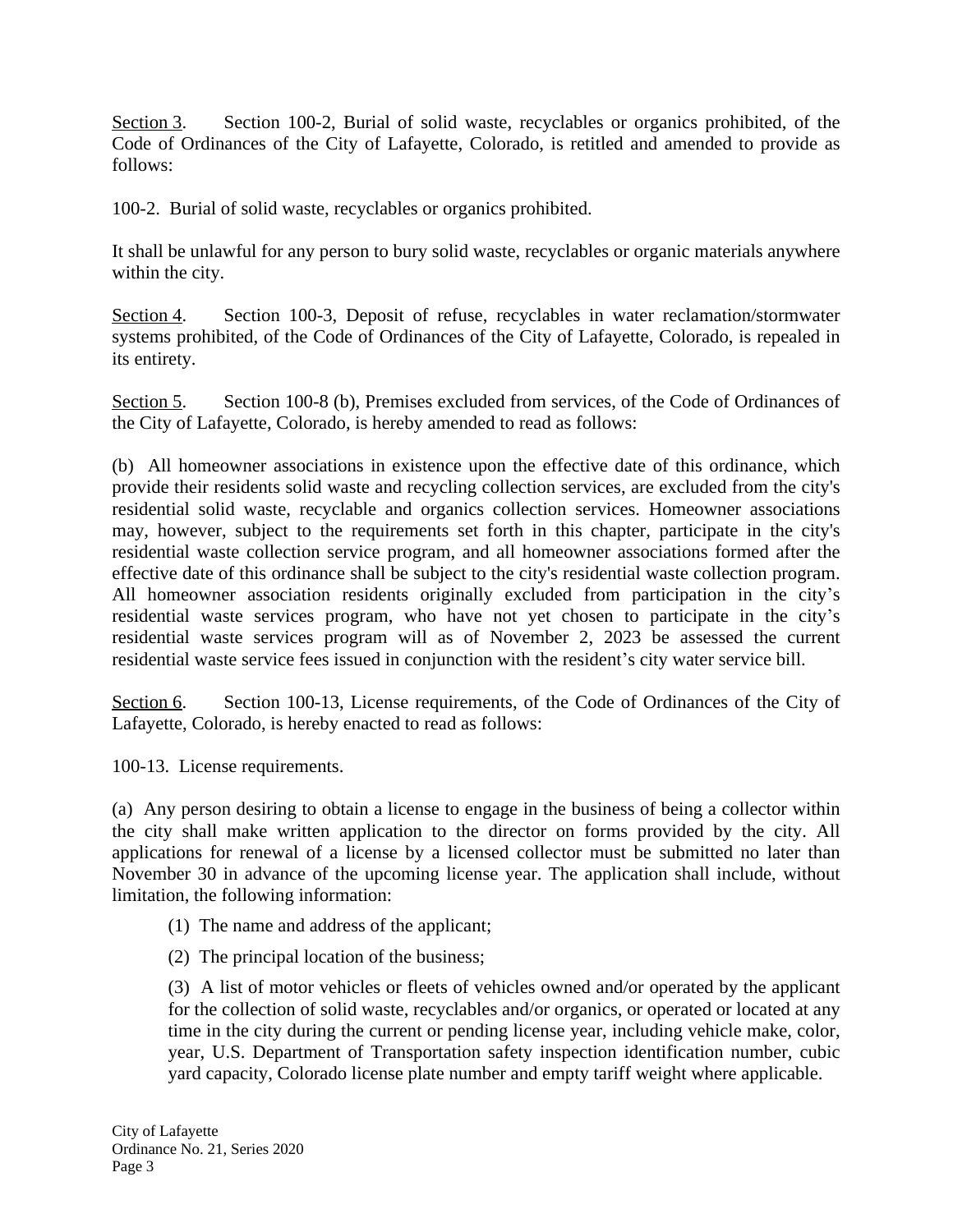(b) The director shall determine whether the application meets all requirements set forth in this chapter and whether all taxes, fees, interest or other financial obligations owed or due the city have been met.

(c) Upon a determination by the director of whether a license shall issue, the director shall provide written notice to the applicant of his or her decision thereon. An applicant whose application has been denied may, within twenty (20) days after such decision is mailed, petition the city administrator in writing for a hearing on the denial. The city administrator shall notify the applicant in writing of the time and place of the hearing. After such hearing, the city administrator shall make such order in the matter as he or she deems just and proper and shall furnish a copy of such final order to the applicant.

(d) Upon approval of a license application, but prior to issuance, the collector shall furnish to the director the following:

(1) A license fee in an amount to be determined by resolution of city council for each motor vehicle required to be identified;

(2) Proof that the collector has obtained a general comprehensive liability/automobile insurance policy protecting the collector from all claims for damage to property or for bodily injury, including death, which may arise from operations under or in connection with this license and providing limits of coverage of not less than one million five hundred thousand dollars (\$1,500,000.) for bodily injury and property damage per occurrence or in the aggregate; and

(3) Proof that each vehicle required to be identified has been registered with the U.S. Department of Transportation.

(e) All licenses issued pursuant to this chapter shall run from the date of issuance until the 31st day of December of the year in which such license is issued. All licenses shall expire on December 31 of each year. Licenses are not transferable.

(f) Every collector that provides residential solid waste collection must in addition to weekly curb side collection of solid waste also provide all residential customers single stream recycling and organics collection services. For each residential customer, collectors shall provide curb side recycling and organics collection service at least every other week on the same day of the week as the day of collection of solid waste from the customer.

(g) Each collector shall accurately and completely account for and record, and report to the city using a form provided by the city by January 31 of each year, the following:

(1) The specific manner in which solid waste collection, recycling services and collection of organics have been delivered in compliance with this chapter, including, but not limited to, a complete list of all rate schedules used to charge for such services, as well as the frequency of collection;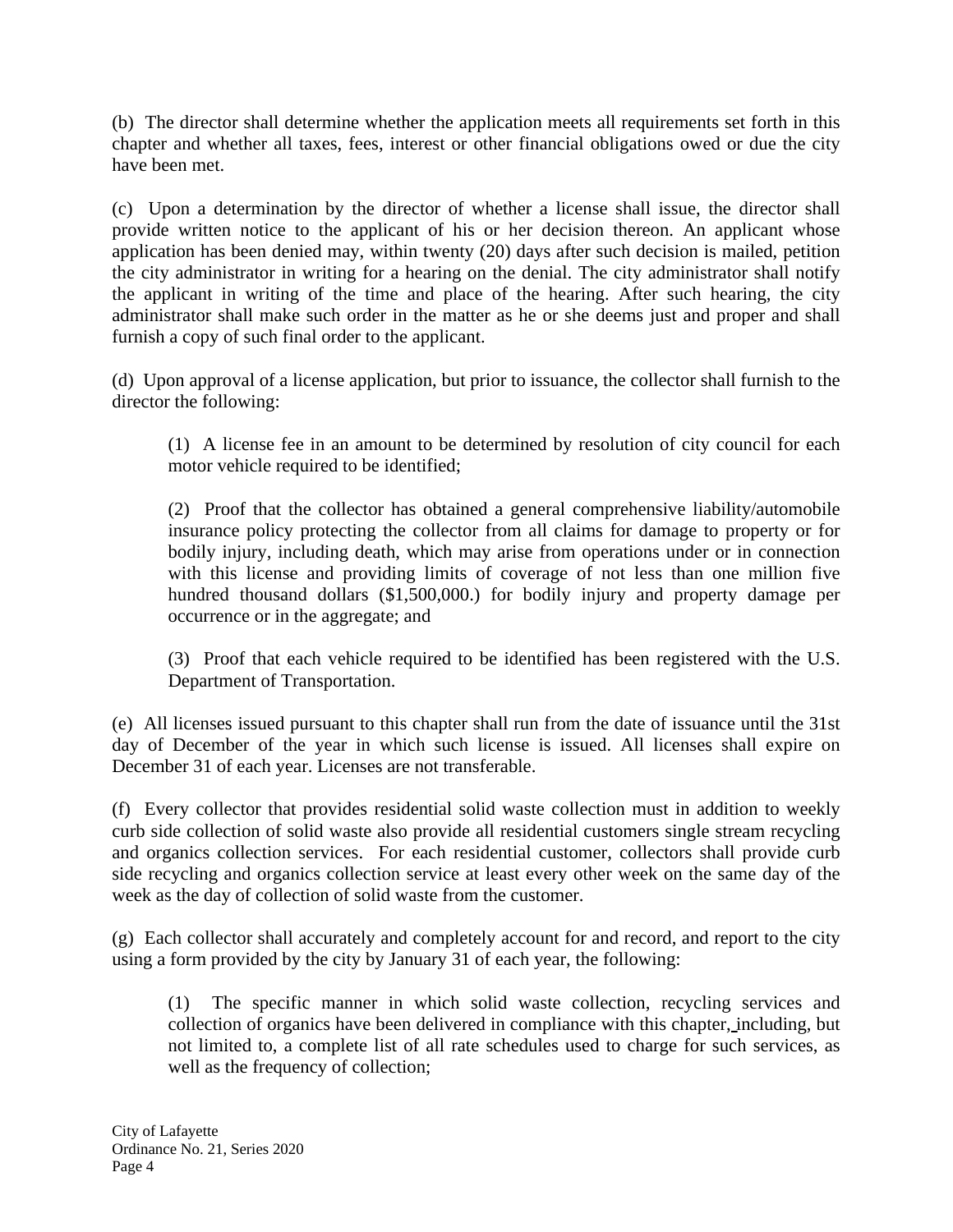(h) Each collector shall accurately and completely report to the city the following information.

(1) Number of tons of solid waste collected in the city from all residential, multi-family and commercial customers, and any other customer category, reported by category of customer. The weight of solid waste collected shall be documented and verified based on actual load weight measurements.

(2) Number of tons collected for each category of customer.

(3) Number of tons of recyclables and organics collected in the city from all customer categories, reported by category of customer.

(4) Such reports shall be made on forms to be provided by the city and shall be made for each full half-year of collection performed by the collector. A half-year shall mean January 1 through June 30 or July 1 through December 31. All such reports shall be submitted to the director no later than forty-five  $(45)$  days following the close of each half-year.

(i) No collector shall operate any vehicle for the purpose of collecting solid waste, and or recyclables, and organics on any non-arterial street between the hours of 7: 00 p.m. and 7:00 a.m.

(j) The director may, after written notice of no less than ten (10) days and an opportunity for a hearing if requested by the licensee within twenty (20) days of such notice, suspend or revoke any license issued under this chapter, if the director determines that the licensee has failed to comply with any provision of this chapter, or has violated other applicable laws intended to protect public health, safety or the environment. The collector may appeal any decision to the city administrator within twenty (20) days after the director's decision is mailed, by submitting a written request to the city administrator. The city administrator shall notify the licensee of the date and time of the hearing. After such hearing, the city administrator shall affirm, deny or modify the findings of the director and provide licensee written notification of such order, which shall be appealable as provided by law.

(k) Effective November 2, 2021, all collectors offering solid waste services to residential customers shall set forth rates for service for each resident based on the volume capacity of three containers provided by the collector and placed for collection by each residential customer. The amount to be charged for such containers shall be determined by each solid waste collector; provided, however, that each collector shall determine a base service rate for a container of not less than thirty-two gallons, and that rate shall be used to determine the rates for all other service levels, which rates shall be increased on a pro rata basis by volume capacity of service levels offered as determined by the solid waste collector, provided that the maximum sized container shall not exceed ninety-six (96) gallons. Said charges shall be based upon the container size, rather than the volume of solid waste deposited within such containers by the residential customer. The charge for additional containers of the same volume capacity shall be no less than the charge for the first such container.

(1) In order to provide for residential customers additional needs and ensure that the charge for the collection of solid waste is based upon volume as required above, all solid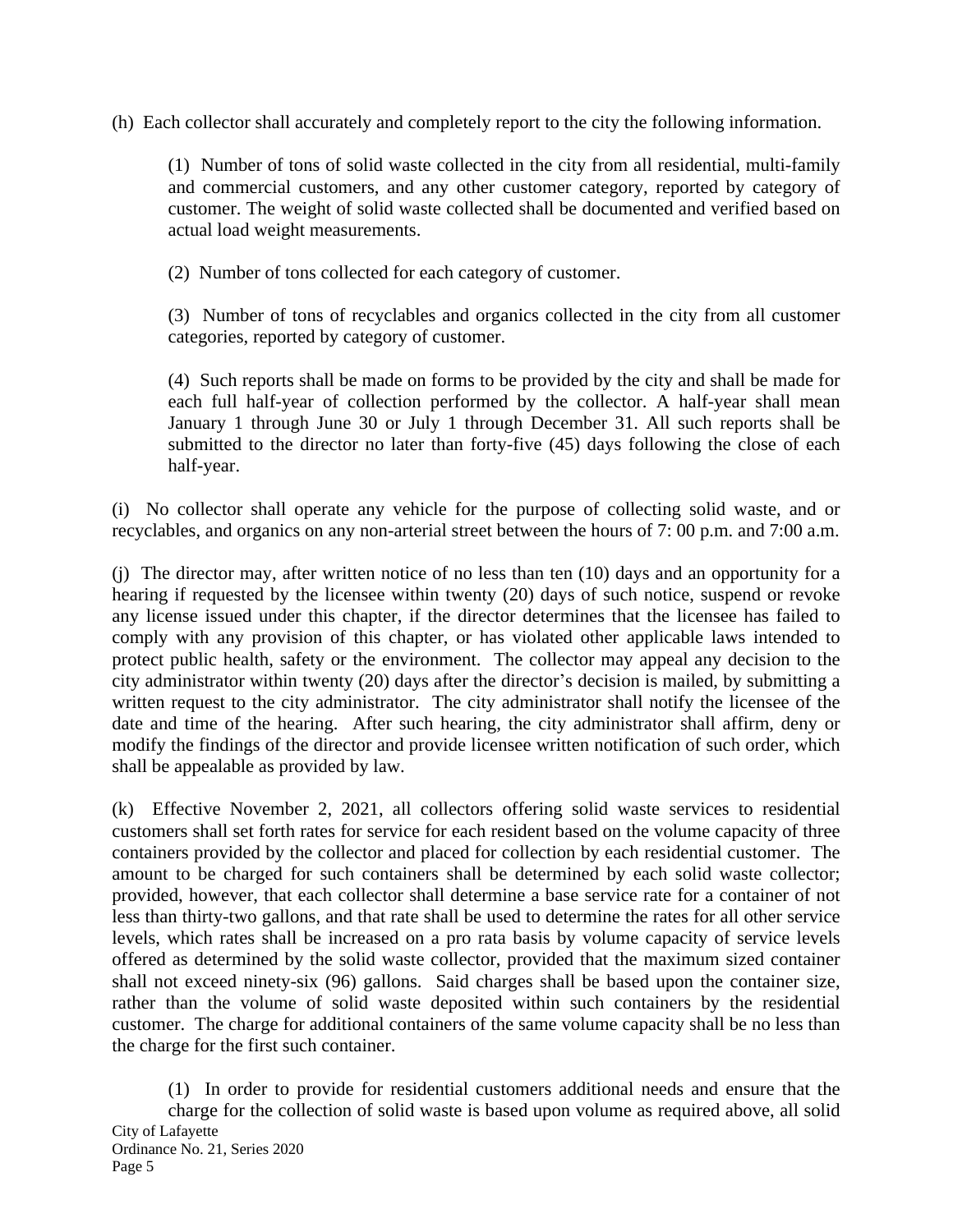waste collectors shall provide each residential customer disposable bags, showing the volume capacity of such bags, or shall establish another system for accomplishing the same purpose which is acceptable to the director.

(2) In offering or arranging for services, a collector shall provide reasonable notice of the full range of bag or container sizes or levels of service offered by the collector, and shall provide to each residential customer, the container size or level of service requested by the customer.

Section 7. If any article, section, paragraph, sentence, clause or phrase of this ordinance is held to be unconstitutional or invalid for any reason, such decision shall not affect the validity or constitutionality of the remaining portions of this ordinance. The City Council hereby declares that it would have passed this ordinance and each part or parts hereof irrespective of the fact that any one part or parts be declared unconstitutional or invalid.

Section 8. All other ordinances or portions thereof inconsistent or conflicting with this ordinance or any portion hereof is hereby repealed to the extent of such inconsistency or conflict.

Section 9. The repeal or modification of any provision of the Code of Ordinances, City of Lafayette, Colorado, by this ordinance shall not release, extinguish, alter, modify or change in whole or in part any penalty, forfeiture or liability, either civil or criminal, which shall have been incurred under such provision. Each provision shall be treated and held as still remaining in force for the purpose of sustaining any and all proper actions, suits, proceedings and prosecutions for enforcement of the penalty, forfeiture or liability, as well as for the purpose of sustaining any judgment, decree or order which can or may be rendered, entered or made in such actions, suits, proceedings or prosecutions.

Section 10. This ordinance is deemed necessary for the protection of the health, welfare and safety of the community.

Section 11. Violations of this ordinance shall be punishable in accordance with Section 1-10 of the Code of Ordinances, City of Lafayette, Colorado.

Section 12. This ordinance shall become effective upon the latter of the  $10<sup>th</sup>$  day following enactment, or the day following final publication of the ordinance.

INTRODUCED AND PASSED ON FIRST READING THE 20TH DAY OF OCTOBER, 2020.